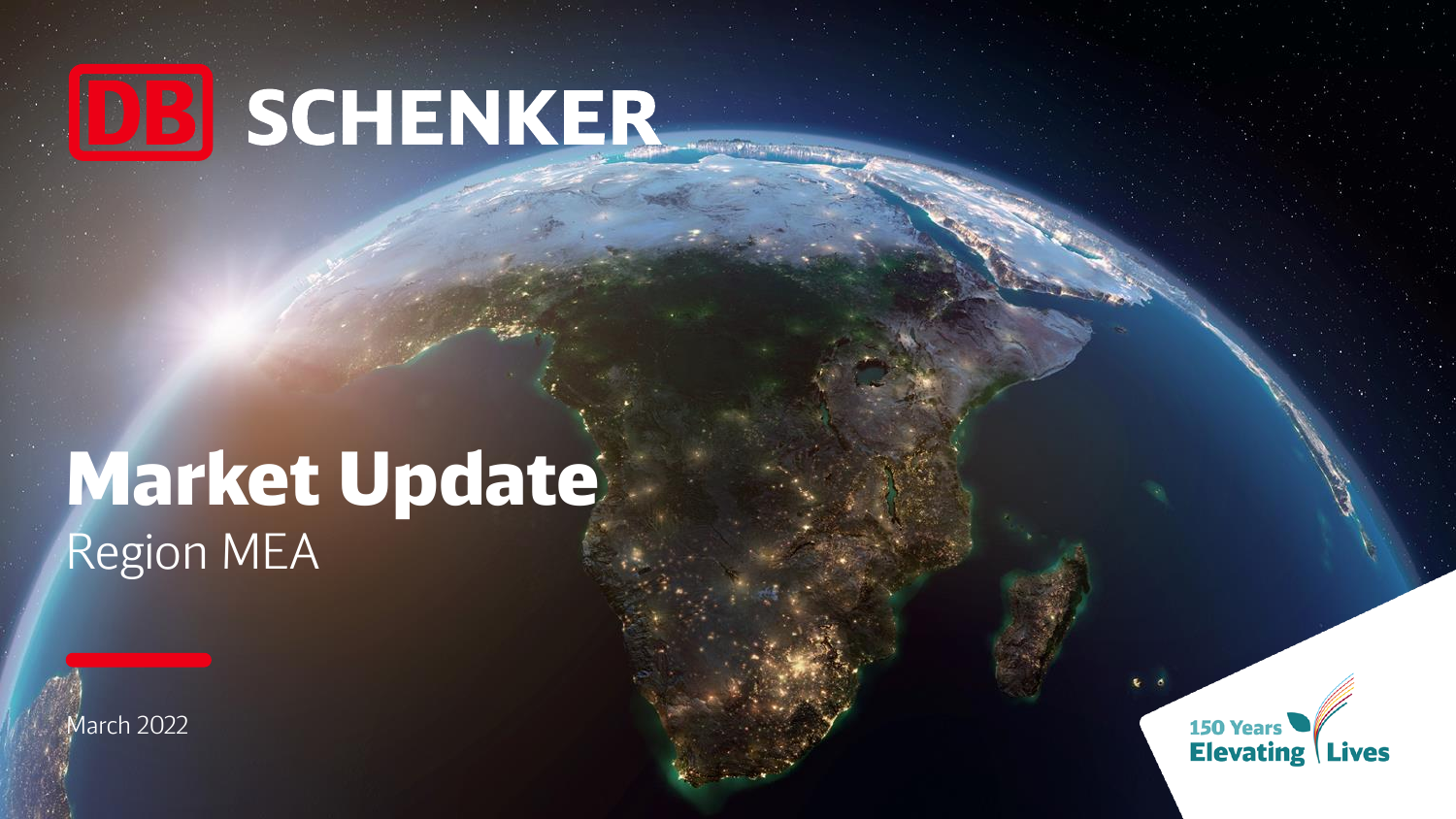### Market Update



### **Developments in the Middle East and Africa**

- ‒ Ethiopia seeks billions in FDIs for newly established sovereign wealth fund by allowing private investments in its 40+ state-owned companies
- ‒ In 2021, the UAE's non-oil foreign trade grew by 27% to AED 1.9 trillion
- ‒ Ghana plans to establish a green bond exchange, targeting USD 5 billion in sales within five years in Ghana, Kenya, and Nigeria
- ‒ Free trade deal is likely to help UK remain among GCC's major trade partners
- ‒ February PMIs in MEA countries among the highest globally, particularly in Qatar (with 61.4 – the second highest in the world), South Africa (58.6), and Nigeria (with 57.3 at a 27-months high)

#### **Manufacturing PMI** Febuary  $I$ anuarv December **Country** 48.1 47.9 49.0 Egypt 50.8 Ghana 49.6 51.8  $52.9$ 47.6 53.7 Kenya Nigeria 57.3  $52.0$  $50.8$ 57.6 61.4 61.4 **Oatar** 53.2 Saudi Arabia  $56.2$ 53.9  $57.1$ South Africa 58.6  $54.1$ **UAE**  $54.1$ 54.8 55.6.

### **Air Freight**

- ‒ The Omicron variant continues to impact air freight operations globally and has resulted in flight cancellations, lockdowns, shortages of manpower as well as travel restrictions (e.g., FRA Hub)
- ‒ PVG Airport is operating, and Schenker CFSs are open for business
- ‒ Capacity challenges remain in the market. All available freighters are already deployed and in service. New conversions and orders are only available from 2024 onwards
- ‒ Carriers are forced to change their routes to ensure that trade routes can continue to be served. This inevitably leads to the emergence of backlogs that have already been reported from major hubs in Asia and Europe

### **Ocean Freight**

- ‒ The COVID-19 outbreak **situation in South China and Hong Kong** remains critical. Shenzhen and Dongguan announced a lockdown from March 14 - March 20. Yantian port remains open but with reduced capacity and lower productivity
- ‒ North China, Changchun and Jilin announced citywide lockdowns. As a result, pickup and delivery are only available in Beijing, Hebei, and the Shandong areas. In addition, a negative nucleic acid test report within 48 hours is mandatory for people to travel through Shanghai. Such strict Covid prevention and restriction measures severely impact shipping and logistics activities
- ‒ Shortage of **truck drivers** and truck capacity is impacting pre-carriage, on-carriage, and domestic transportation. Container gate-in to terminals and container deliveries to surrounding cities have been disrupted. Factories are temporarily shut down for 48 hours to conduct the nucleic acid test, which is likely to reduce cargo movement
- ‒ **Bunker prices** continue to increase. Within the past 30 days, the VLSFO Singapore has risen from USD 700/mt to USD 900/mt. The ongoing conflict between Russia and Ukraine will have a further effect on the fuel price
- ‒ Carriers are eager to deploy additional capacity on high yield trades such as Asia-EU and Asia-US, which in turn leads to a capacity crunch on other trades, thus increasing rates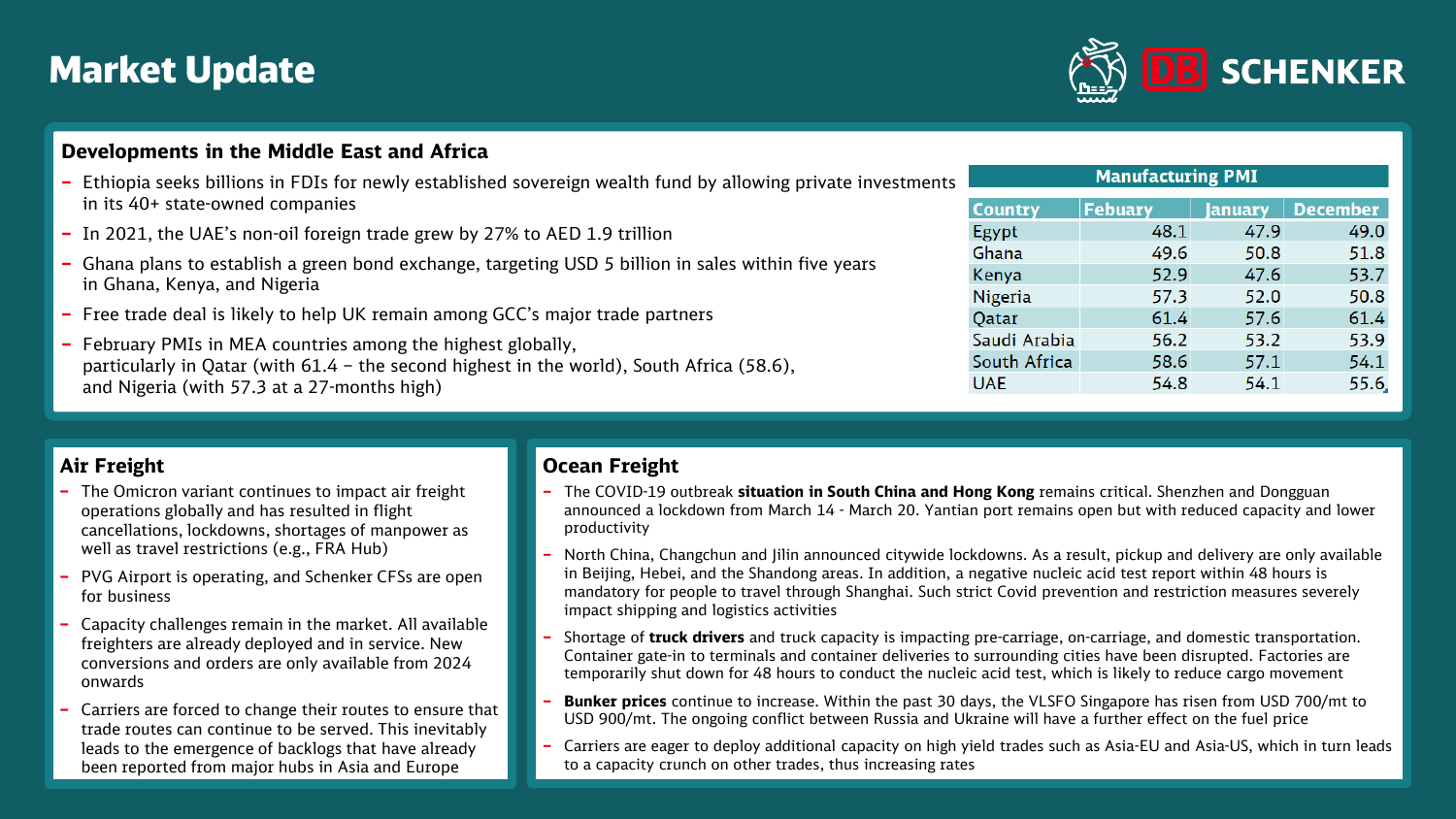# Air Freight



### **Demand**

- ‒ Strong demand allowed world goods trade to increase by around 9.8% year-on-year in 2021
- The global air cargo market grew by 6% (on chargeable weight) compared to December 2019 vs December 2021

### **Rates**

- ‒ Airlines generated 153% more revenue in December 2021 than in December 2019
- Rates, while still very high, were seen to be slowly winding down in February versus 2019 as capacity returned to the market and the stress on supply chains seen over the past 2 years began to ease
- ‒ Besides Cargolux, several carriers have announced war risk surcharges for existing flight operations

### **Carriers**

- As of February 2022, African and Middle Eastern carriers are scheduled to receive 41% and 55% more aircraft deliveries respectively in 2022 compared with 2021
- ‒ Etihad Cargo has achieved 27% year-on-year increase in freight carried, contributing towards 55% of the group's revenue

### **Jet Fuel**

- ‒ Currently, the jet fuel price is at USD 132.9/bbl
- Compared to the previous week, it is down by 6.2%
- ‒ However, it is 19.5% and 82.3% higher compared to the previous month and year respectively



### **Regulations/News**

- Several countries worldwide have closed their airspace to Russian airlines and aircraft(s) with a Russian registration. More countries are expected to follow suit – find the latest developments [here](https://www.euronews.com/travel/2022/02/24/ukraine-travel-all-the-airlines-and-countries-that-have-been-affected-so-far)
- ‒ Emirates Skycargo has lifted its temporary embargo on all dangerous goods shipments to RUH/JED/DMM and MED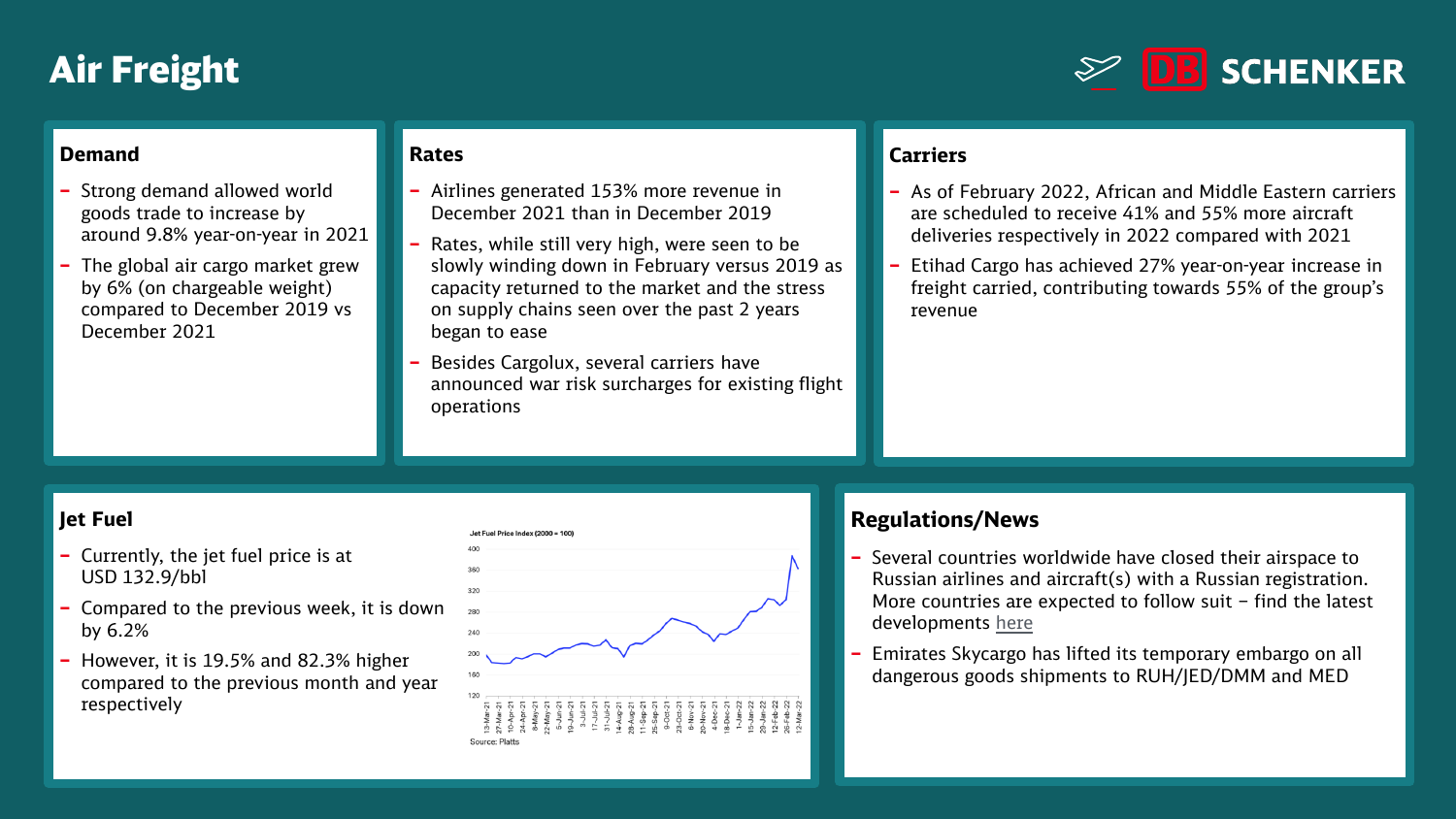

### **Capacity**

### **MEA**

- ‒ Global air cargo capacity continues to recover in 2021 with the return of international passenger capacity. It was down 4.7% in December and 10.9% for the year vs 2019
- ‒ African carriers' capacity was down by 20.8% in December and 10.1% vs 2019
- In the case of Middle Eastern carriers, capacity was down by 9.2% in December and 16.1% vs 2019
- Markets that were able to use freighters performed in general better than those reliant on belly-hold capacity which was lost with the lack of international widebody passenger flights

### **Americas**

- ‒ Market conditions remain challenging on most trade lanes to and from the Americas
- ‒ Covid continues to affect all aspects of airfreight staffing, such as carrier operations, airport cargo handling, and trucking services, slowing the cargo processing and causing heavy congestion at airport terminal facilities – all while airfreight remains in strong demand
- ‒ This situation appears to have reached its peak with expectations that conditions will slowly improve in March

### **Asia**

- ‒ Available market capacity remains a problem on the long-haul lanes and selected intra-Asian destinations
- ‒ Some flights in the region are currently canceled in order to prioritize charter flights, affecting capacity supply in the region

### **Europe**

- Demand continues to remain steadily high
- Remaining tight capacity with many indirect flights
- ‒ Possible congestions for cross-border shipments via HKG due to quarantine rules (for crews)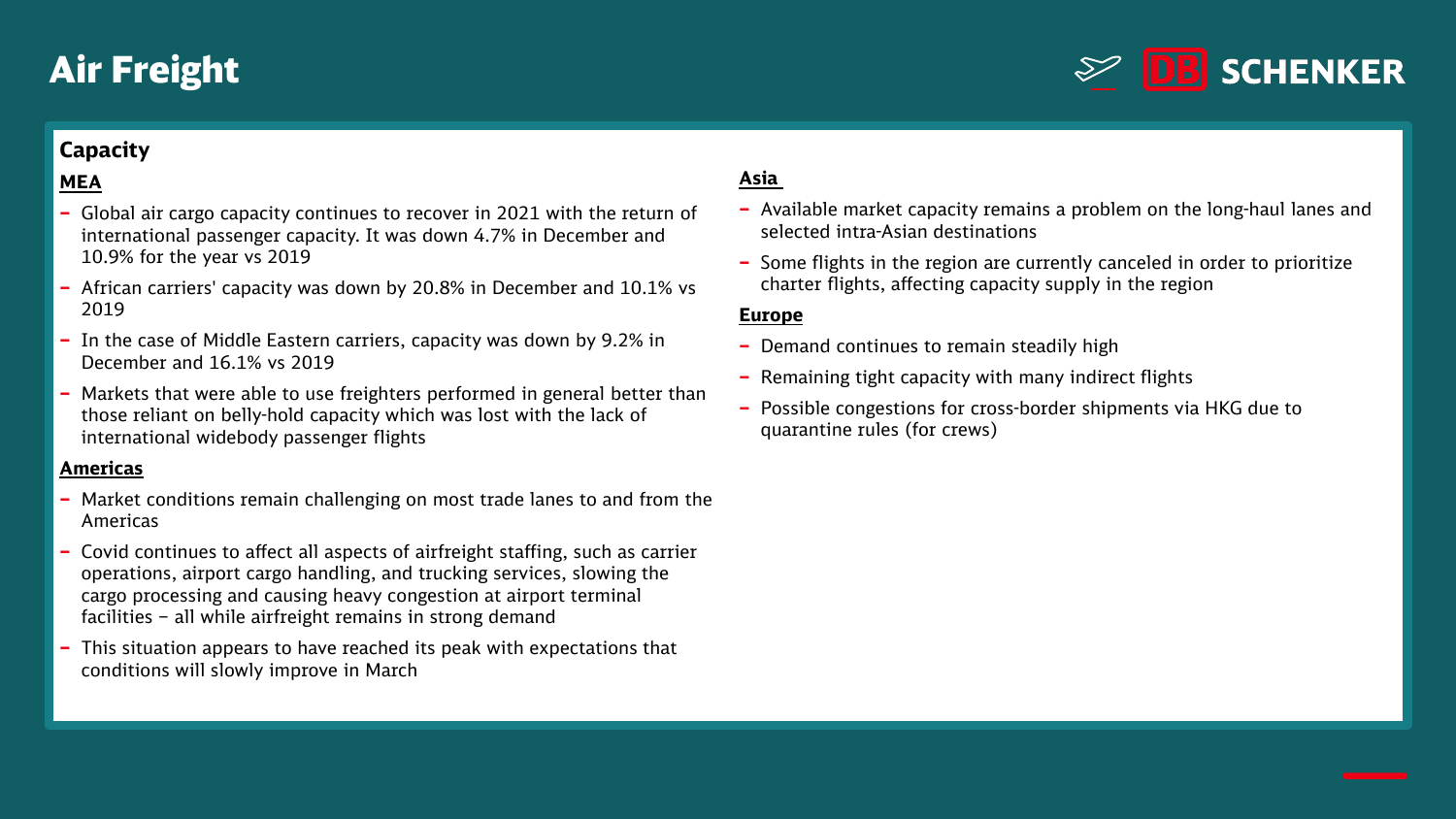

### **Equipment/Capacity**

### **MEA**

- ‒ Egypt Special equipment shortage with MSC & HPL. Reefer shortage with ONE and COSCO. Lack in 40'HQ with Hapag
- ‒ South Africa Experiencing equipment shortages with most carriers. Reefers are in high demand due to the peak season resulting in GP capacity issues ex ZACPT across all carriers
- ‒ Kenya Huge imbalance faced for dry units vs reefer
- ‒ UAE An urgent shortage of 20'. MSC's nonacceptance of European exports has created a space crunch in the market
- Saudi Arabia the petrochemical boom, blank sailings, and congestion have resulted in an acute shortage of equipment and space. MSC's nonacceptance of European exports has created a space crunch in the market

### **Americas**

‒ Equipment and space issues at the port and hinterlands

### **Asia Pacific**

- ‒ Equipment is available in China, but SEA faces challenges
- ‒ Carriers are prioritizing equipment to main trades over short routes hence equipment and space shortages are faced for MEA destinations

### **Europe**

- ‒ Limited container availability in depots within Germany, Austria, Switzerland, Hungary, Czech, and Slovakia.
- Hapag has stopped accepting cargo from Hamburg and central Europe effective immediately till April 2nd week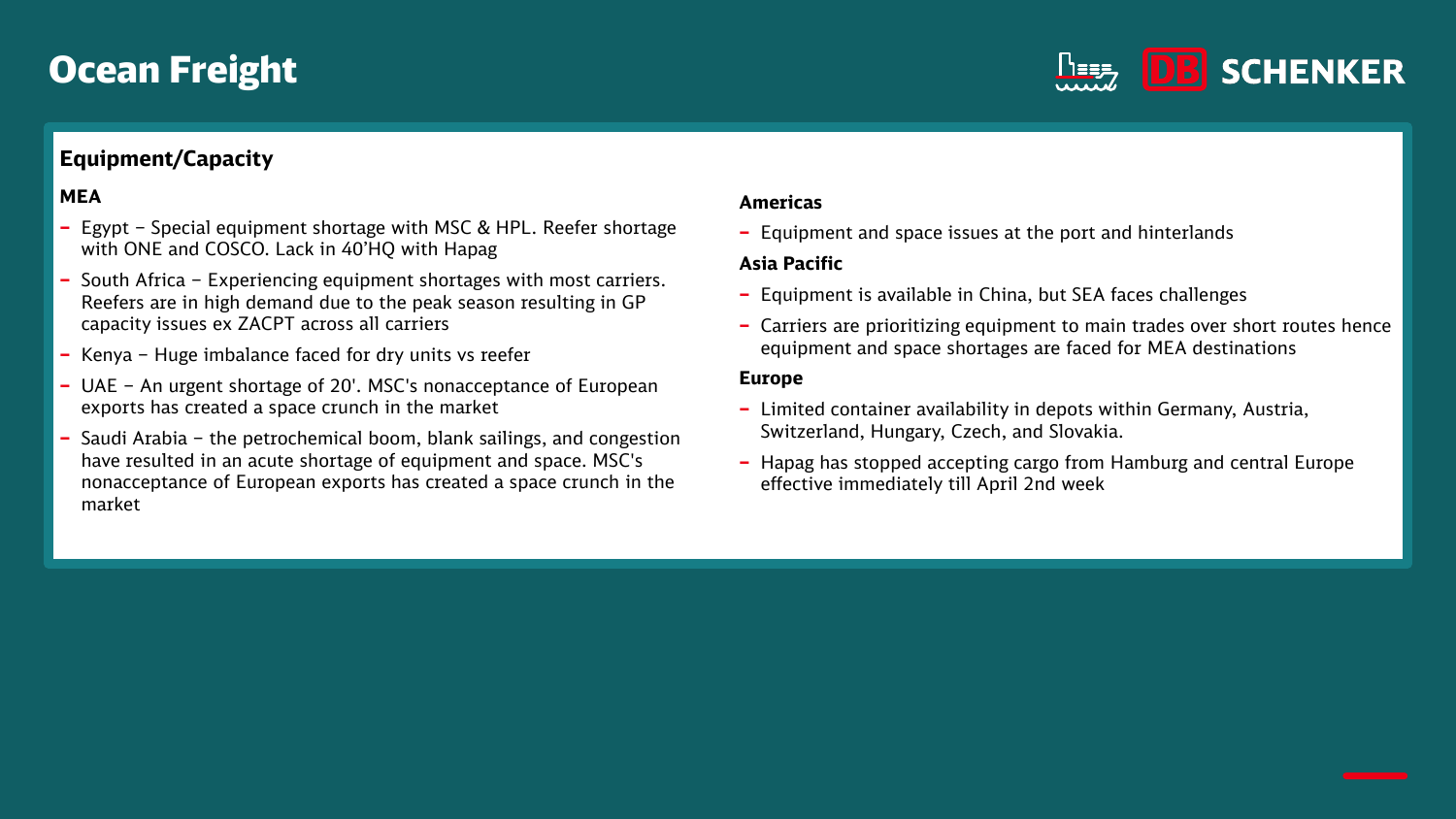

### **Congestion**

### **MEA**

- Jeddah congestion is easing out slowly, but carriers limit transit cargo to clear the backlog created
- ‒ Congestion at Sokhna Port is affecting most export and import shipments, especially to Gulf and APAC
- ‒ Khalifa port in Abu Dhabi is clearing congestion with backlog containers
- ‒ Reefer season ex Cape Town combined with vessel omissions have resulted in a very congested ZACPT. ZACPT export cargo has been rolled over for the last 3-4 weeks on main carriers and takes priority over ZADUR / ZAPLZ / ZA ZBA bookings to Europe and the US
- ‒ ZADUR is currently facing a 10day berthing delay; ZAPLZ / ZA ZBA currently do not face issues
- Massive congestion in Tanzania it takes about 20 days for a vessel to berth at the port of Dar es Salaam. As a result, carriers are not accepting export cargo from Mombasa when they call Tanzania. Therefore, carriers with a weekly service now have a fortnightly service. However, ZIM and HL now offer separate services for Kenya and Tanzania; they are no longer combined

### **Americas**

‒ USWC is heavily congested with large number of vessels waiting outer roads

#### **Asia Pacific**

- Hub ports Port Klang and Singapore face congestion which is getting cleared up in the due course

#### **Europe**

- MSC has stopped taking reefers originating from Belgium due to the large backlog caused by the storm, the current customs disruption regarding all import and export of containers to Eastern Europe, and a surge in operational reefer exports
- ‒ At the UK's largest container port, Felixstowe, Maersk reported vessel berthing delays of seven to ten days, with a yard density of 96%
- ‒ At Hamburg's EUROGATE hub, vessel waiting time is 2-3 days, with yard density still at 103%
- Several other terminals in Hamburg are heavily congested due to extreme weather congestions. Therefore, some terminals decided to limit their acceptance of containers to work on their backlog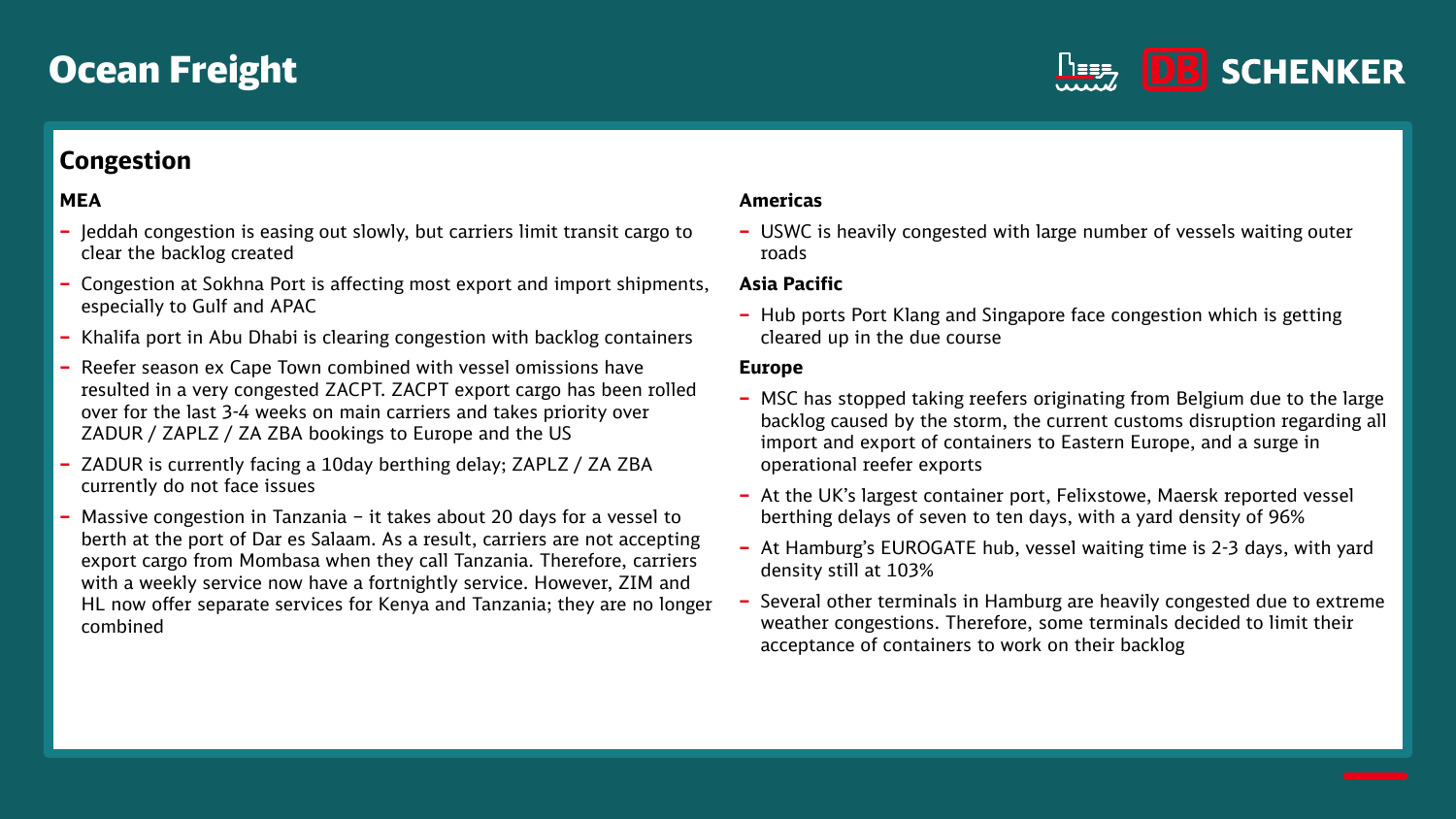

### **Rate development**

### **MEA**

- ‒ Stable, 20' rates are priced higher owing to equipment imbalance
- South Africa export rates to Europe, APAC and Americas remain on spot basis only
- ‒ Saudi Arabia MSC had increased their Europe and Mediterranean rates by 20% from 10th February which continues to March for exports from Saudi. CMA has increased Red Sea rates by 15% with tight space availability

#### **Americas**

- Rates remain strong and are expected to increase further due to a lack of equipment shortage and port congestion
- ‒ Additionally, carriers are likely to implement PSS at USD 500, effective 7th March

### **Asia Pacific**

- ‒ Exports to APAC continue to be steady
- ‒ Imports from APAC to Red Sea remain higher. Rates to GCC remains stable without any further increase from February rates

#### **Europe**

- ‒ South Africa MSC has implemented an EOS of USD 300/TEU ex Scan Baltic UK/NWC, West Med, Canary Islands & Adriatic ports to South Africa, Mozambique, and Namibia applicable from Pro-Forma sail date 12th March
- ‒ Kenya Freight rates are fluctuating. Rates for dry boxes are higher than that of reefer boxes owing to an equipment imbalance situation. Carriers are not willing to offer long term rates. We are seeing many carriers offering maximum rate validity of two weeks and one month.

### **News/Highlights**

- ‒ The Central Bank of Egypt issued new regulations that Letters of Credit will be required for all import shipments into the country with a value exceeding USD 5,000 or its equivalent in foreign currencies and documentary collection (CAD) will no longer be accepted by banks; this is to facilitate the import of goods into Egypt
- ‒ For this, all origin Offices must proceed with onetime CargoX accounts verification. It is mandatory to verify the account against USD 15 package cost.
- ‒ Hamad Port is restricting the handling of dangerous goods LCL shipments until further notice. Currently, the IMDG warehouse is under maintenance which is expected to be completed in the next two months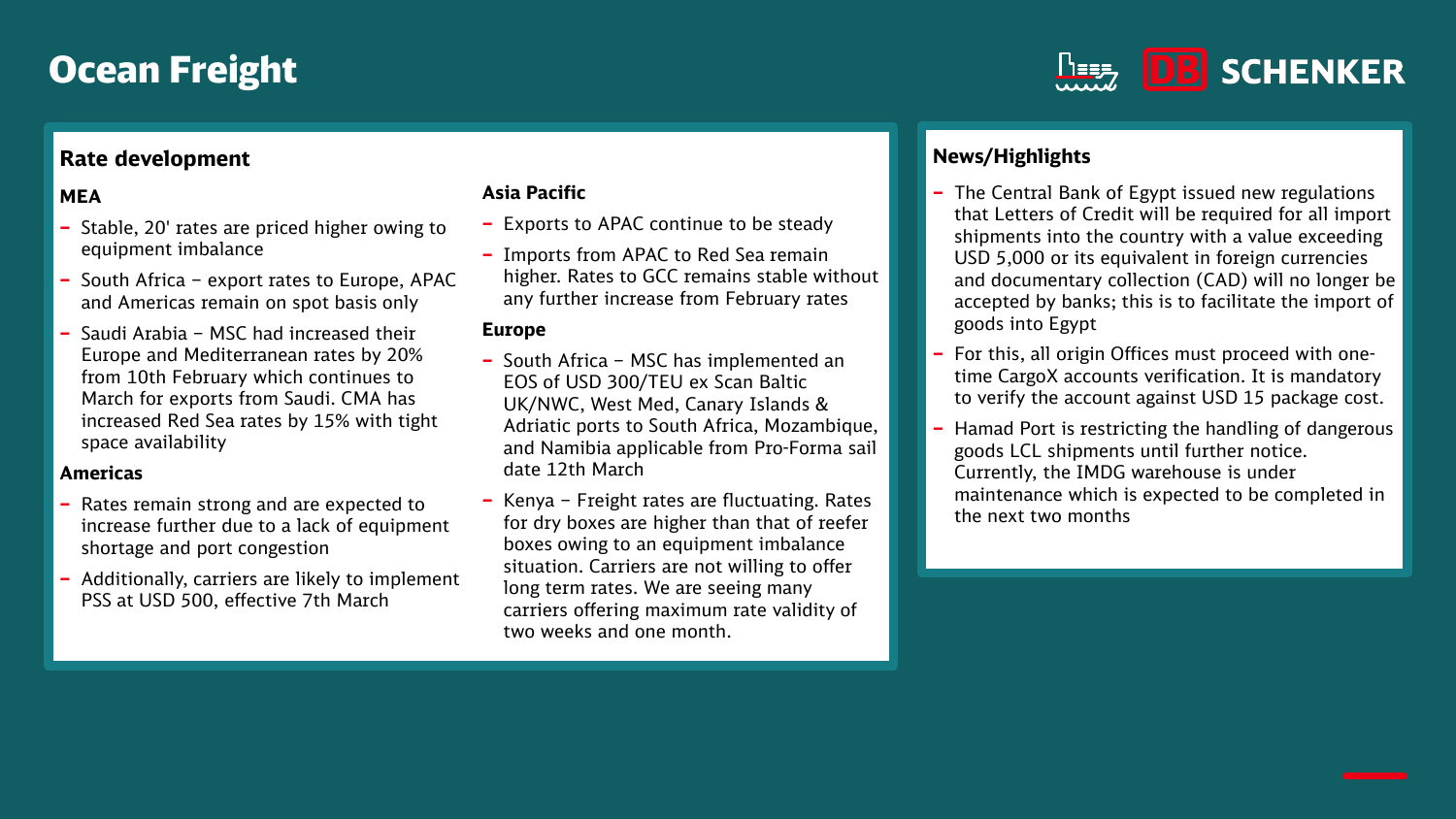



*Source: Bunker based on 4 ports for IFO380, VLSFO and MGO. Based on Rotterdam for ULSFO Source: Global Liner Perf*

### **Shanghai Containerized Freight Index Global Late Vessel Arrival**



**Bunker Development Global Schedule Reliability**





*Source: Monthly Shanghai Containerized Freight Index, 2021 Source: Global Liner Perf*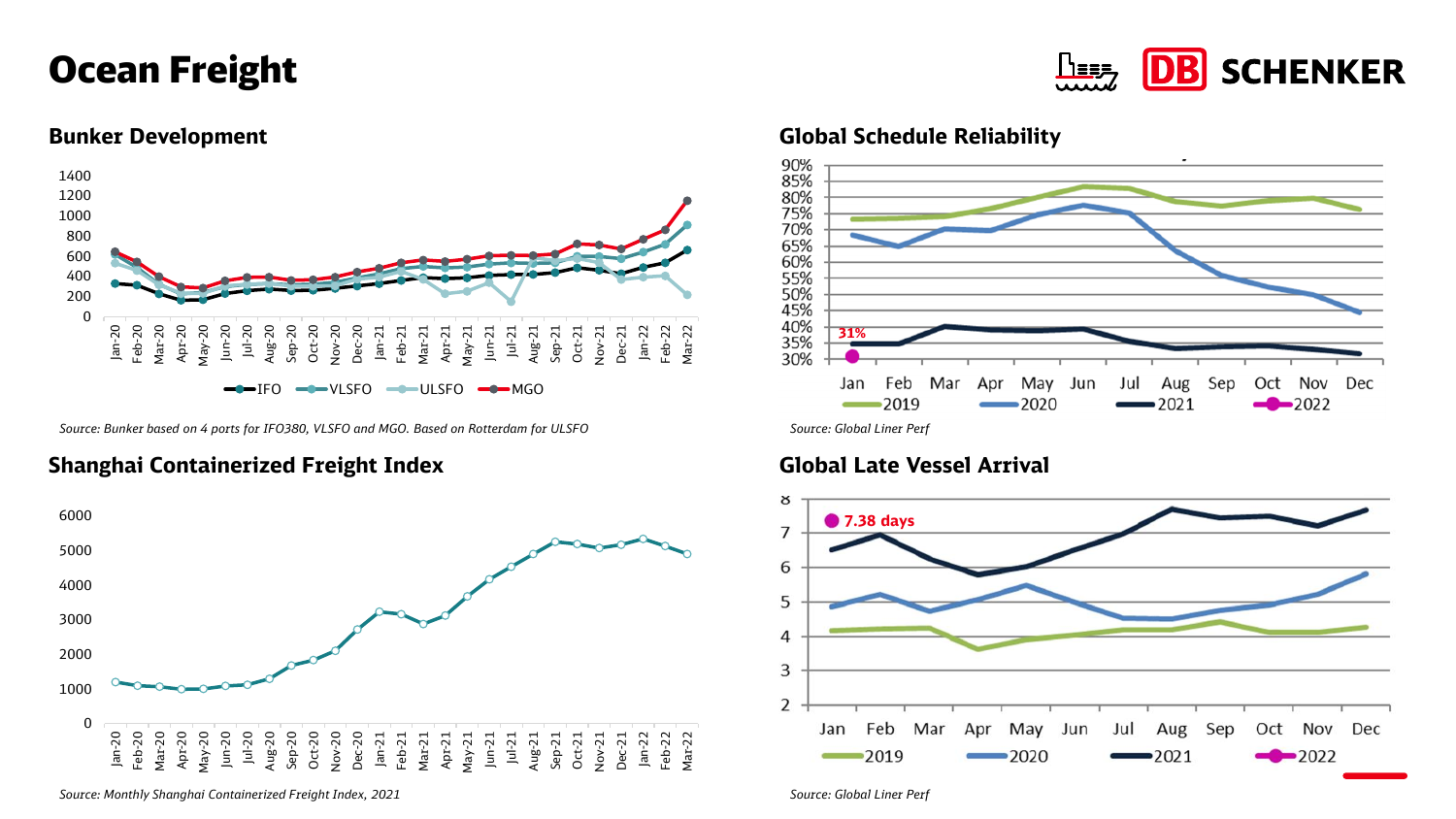## **Highlights**

*[KSA Mandatory palletization](https://mawani.gov.sa/en-us/MediaCenter/NewsCenter/Pages/a2.aspx) effective 1 Mar 2022*



#### **Mawani issues a mandatory**

decision regarding the stowage of the imported cargos via containers into the Kingdom



*DB Schenker's LCL boxes now [move on biofuel with CMA CGM](https://www.youtube.com/watch?v=CWuE7Zm8JQk)*

**Decarbonizing**<br>Ocean Freight DB Schenker partners with CMA CGM to drive biofuel transportation

### **In case you missed it…**

![](_page_8_Picture_10.jpeg)

**New Exclusive** VoloDrone Video: Radical and Disruptive Trailblazer of Future Logistics

![](_page_8_Picture_12.jpeg)

*DB Schenker adds to the flying [success of Qatar Balloon Festival](https://www.dbschenker.com/qa-en/about/press/corporate-news/up-up-and-away-774310)* 

> ‒ For updates from Schenker concerning the situation in Ukraine, click [here](https://www.dbschenker.com/de-en/meta/ukraine-crisis-update)

- In Italy, truck services will be suspended starting on Monday (March 14th), due to the extreme fuel price increase which is causing a local strike

![](_page_8_Picture_15.jpeg)